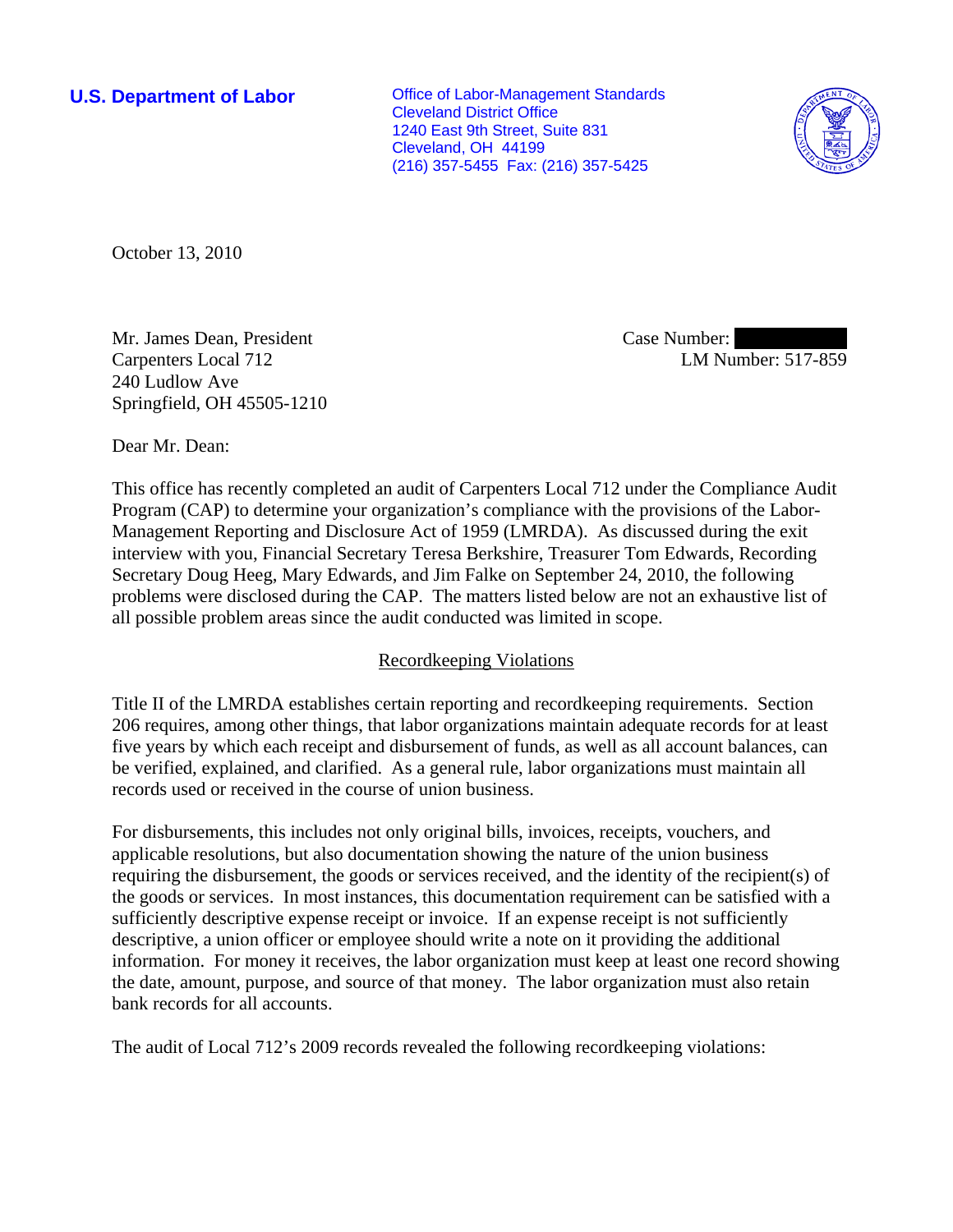Mr. James Dean October 13, 2010 Page 2 of 4

1. Receipts for Disbursements

Local 712 did not retain adequate documentation for purchases totaling at least \$128.53. For example, no original receipt documentation was available for purchases made at Brain Lumber. Original receipts list the specific items that are purchased by the local. A monthly statement indicating a past due amount does not satisfy the documentation requirements that are outlined by the LMRDA.

As noted above, labor organizations must retain original receipts, bills, and vouchers for all disbursements. The president and treasurer (or corresponding principal officers) of your union, who are required to sign your union's LM report, are responsible for properly maintaining union records.

## 2. Meal Expenses

Local 712 did not require officers and employees to submit itemized receipts for meal expenses totaling at least \$559.07. The union must maintain itemized receipts provided by restaurants to officers and employees. These itemized receipts are necessary to determine if such disbursements are for union business purposes and to sufficiently fulfill the recordkeeping requirement of LMRDA Section 206.

Local 712 records of meal expenses did not always include written explanations of union business conducted or the names and titles of the persons incurring the restaurant charges. For example, disbursements to Donato's Pizza and reimbursements to Teresa Berkshire did not include any written explanations for their union purpose. Union records of meal expenses must include written explanations of the union business conducted and the full names and titles of all persons who incurred the restaurant charges. Also, the records retained must identify the names of the restaurants where the officers or employees incurred meal expenses.

## 3. Lost Wages

Local 712 did not retain adequate documentation for a lost wage reimbursement payments to Trustee Joe Pittman totaling \$577.60. The union must maintain records in support of lost wage claims that identify each date lost wages were incurred, the number of hours lost on each date, the applicable rate of pay, and a description of the union business conducted. The OLMS audit found that no documentation was available to verify that Pittman received two days lost time and travel per diem to attend a trustee workshop held in Las Vegas, NV in October 2009.

During the exit interview, I explained the type of information and documentation that the local must maintain for lost wages and other officer expenses to satisfy this requirement.

4. Union Hall Rental Records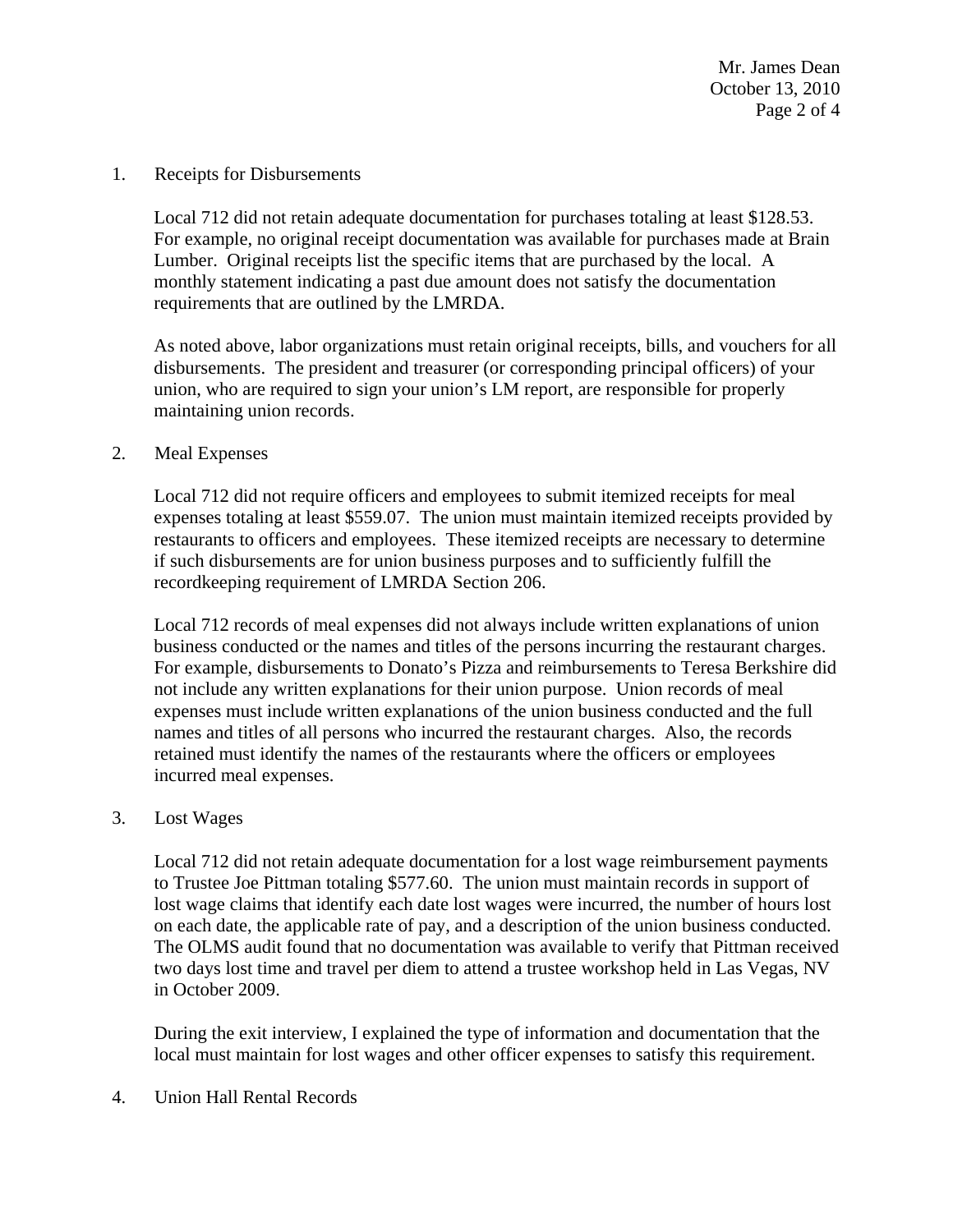Mr. James Dean October 13, 2010 Page 3 of 4

Local 712 did not maintain proper receipts records from any individuals or any of the other union organizations that rented the local's union hall during the audit year January 1, 2009 through December 31, 2009. OLMS discovered during the Organizational Interview that occasional one-time renters receive their originally signed contract back once the hall clean-up requirements have been met. Therefore, no copies of the one-time rental agreements are on file. In addition, no contracts are on file with the tenants who either rent the union hall or office space on a monthly basis.

Union receipts records must include an adequate identification of all money the union receives. The records should show the date and amount received, and the source of the money.

# Reporting Violations

The audit disclosed a violation of LMRDA Section 201(b), which requires labor organizations to file annual financial reports accurately disclosing their financial condition and operations. The Labor Organization Annual Report Form LM-3 filed by Local 712 for the fiscal year ended December 31, 2009, was deficient in that:

Disposal of Property

Item 13: (During the reporting period did your organization acquire or dispose of any assets in any manner other than by purchase or sale?) should have been answered, "Yes," because the union gave away t-shirts and hats during the year. The union must identify the type and value of any property received or given away in the additional information section of the LM report along with the identity of the recipient(s) or donor(s) of such property. The union does not have to itemize every recipient of such giveaways by name. The union can describe the recipients by broad categories if appropriate such as "members" or "new retirees."

I am not requiring that Local 712 file an amended LM-3 report for 2009 to correct the deficient items, but Local 712 has agreed to properly report the deficient items on all future reports it files with OLMS.

## Other Issues

## 1. Cash Payments

The audit revealed that Local 712 made a cash payment for services provided during the audit period. For example, a cash payment of \$150.00 was made in December 2009 to Jim Falke for his monthly salary for maintenance work at the union hall. Section 40 of the Constitution of the United Brotherhood of Carpenters and Joiners of America state that all disbursements are to be made by check. As a measure to ensure strong internal controls of union funds, OLMS recommends that all disbursements be made by check.

2. Check Signatures